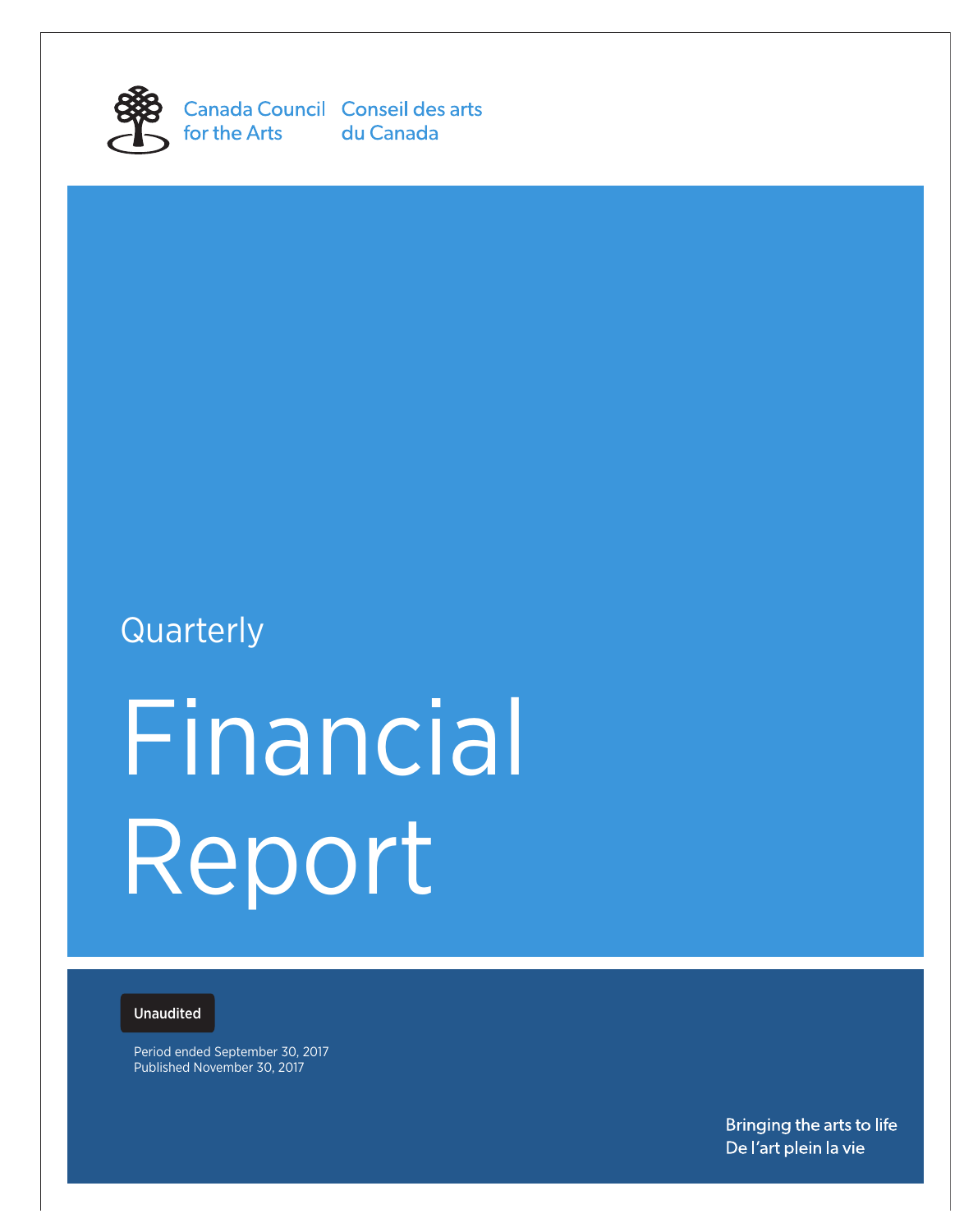

for the Arts du Canada

Canada Council Conseil des arts

# Management Discussion and Analysis

Quarterly Report

Period ended September 30, 2017 Published November 30, 2017

> Bringing the arts to life De l'art plein la vie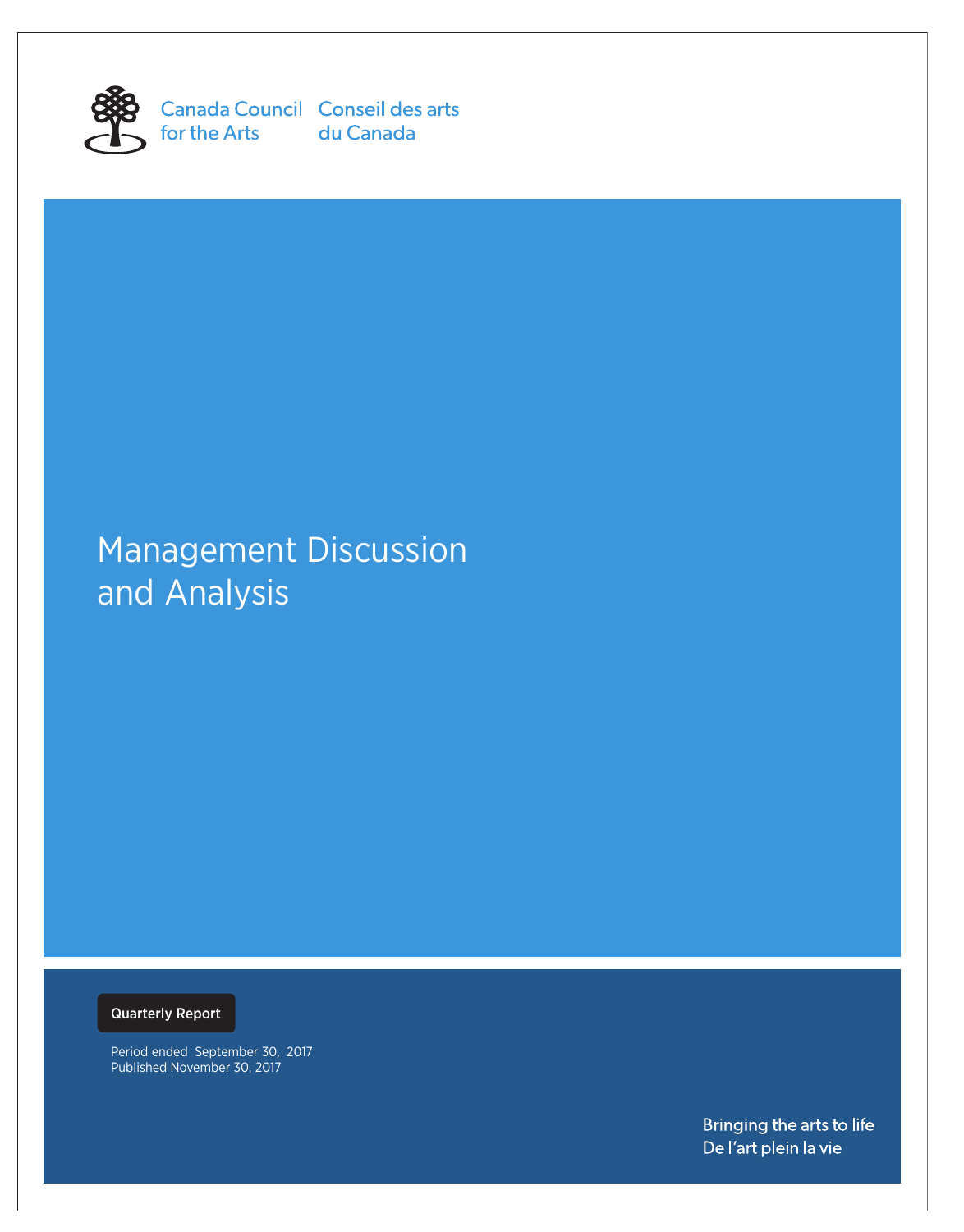# INTRODUCTION

This narrative discussion relates to the financial results of the Canada Council for the Arts (the Council) for the six-month period ended September 30, 2017, as set out in the accompanying unaudited quarterly financial statements. Those statements are disclosed in accordance with the requirements of section 131.1 of the Financial Administration Act and are prepared in accordance with Canadian Public Sector Accounting Standards (PSAS) as promulgated by the Chartered Professional Accountants (CPA) of Canada.

Management is responsible for the information presented in the unaudited quarterly financial statements and in this narrative discussion, both of which have been reviewed and endorsed by the Audit and Finance Committee of the Council's Board of Directors. In assessing what information is to be provided in the narrative discussion, management applies the materiality principle as guidance for disclosure. Management considers information material if it is probable that its omission or misstatement, judged in the surrounding circumstances, would influence the decisions of the primary user of this information, the Government of Canada.

This discussion contains "forward-looking statements" that reflect management's expectations regarding the Council's results of operations. These statements are not facts but only estimates based on information and assumptions that are currently available to, or made by, management and which are subject to a number of risks and uncertainties. These and other factors may cause actual results to differ substantially from the expectations stated or implied in the forwardlooking statements.

The Financial Administration Act does not require the Council to file a Corporate Plan with the Government of Canada. Therefore, neither this narrative discussion nor the unaudited quarterly financial statements disclose a comparison of results against the Council's Corporate Plan. As required by PSAS, the unaudited quarterly financial statements provide comparisons to the Council's approved annual budget for the year.

# **HIGHLIGHTS**

On June 30, 2017, film and television actor Michael J. Fox donated the \$25,000 prize money from his Governor General's Performing Arts Award to the Council.

On July 11, 2017, the Council announced that cellist Bryan Cheng was the recipient of the 2017 Michael Measures Prize, a collaboration between the Council and the National Youth Orchestra of Canada. The \$25,000 prize recognizes promising talent in the next generation of Canadian classical musicians.

On August 8, 2017, the Council Art Bank was featured as a location on the Ottawa episode of the nationally broadcast CTV program The Amazing Race Canada.

In August 2017, the Council Art Bank made a donation of 150 artworks to the Art Museum of the Americas (AMA) in Washington, D.C., the museum of the Organization of American States (OAS), of which Canada is a member. These works represent the first Canadian works in the AMA collection – works on paper by 99 artists from across the country. The collection will be shared with visitors of the AMA and potentially other venues throughout the Americas as part of the museum's active touring program. For each work donated to the AMA, another copy remains in the Art Bank collection.

On September 7 and 8, 2017, the Council published an op-ed—in French in Le Devoir and in English in The Globe and Mail—titled "The Canada Council for the Arts and Indigenous cultural appropriation." The op-ed notes that the Council "recognizes that both the traditional and contemporary cultural and artistic practices of Indigenous peoples are their property, as spelled out in the United Nations Declaration on the Rights of Indigenous Peoples (Articles 11(1) and 31)." The op-ed also explains that "when artists and organizations seek Canada Council grants for projects that address, deal with, incorporate, comment on, interpret or depict distinctive aspects of First Nations, Inuit or Métis culture, they must demonstrate genuine respect and regard for Indigenous art and culture in their artistic process."

On September 14, 2017, the Council opened a new exhibition and artists' residency in its Âjagemô Space at 150 Elgin Street in Ottawa titled Mark the Spot. For the exhibition and residency, curator Wayne Baerwaldt selected three artists who represent different forms of discourse on art at different stages in their careers: painter Michael Morris, performance artist Thierry Marceau and Métis beadwork artist Katherine Boyer. Each artist will have her or his work exhibited, while also engaging in a one-week residency in the space during which time the public is invited to take part in each artist's process. The exhibition will run until January 2, 2018.

On September 19, 2017, the Council announced that the collective Indigenous design project Unceded: Landscapes of Resilience was selected through a national juried competition to represent Canada at the 2018 Venice Architecture Biennale. Douglas Cardinal Architect Inc. has been selected to work with co-curators Gerald McMaster, Professor of Indigenous Visual Culture at OCAD University (Toronto), and David Fortin, Director of the McEwan School of Architecture at Laurentian University (Sudbury) to present the project. The Council will make a contribution of \$500,000 towards the presenter's exhibition.

# Net Results

|                           | Three months ended September 30 | Six months ended September 30 |                         |            |           |                         |
|---------------------------|---------------------------------|-------------------------------|-------------------------|------------|-----------|-------------------------|
| (in thousands of dollars) | 2017                            | 2016                          | Increase/<br>(Decrease) | 2017       | 2016      | Increase/<br>(Decrease) |
| Revenue                   | 25.202                          | 2.795                         | 22,407                  | 28.432     | 5.118     | 23.314                  |
| Expenses                  | (21, 386)                       | (26, 877)                     | (5, 491)                | (123, 698) | (138.423) | (14, 725)               |
| Government funding        | 50,000                          | 39.300                        | 10.700                  | 150,000    | 123.300   | 26,700                  |
| Surplus for the period    | 53,816                          | 15.218                        | 38,598                  | 54.734     | (10.005)  | 64,739                  |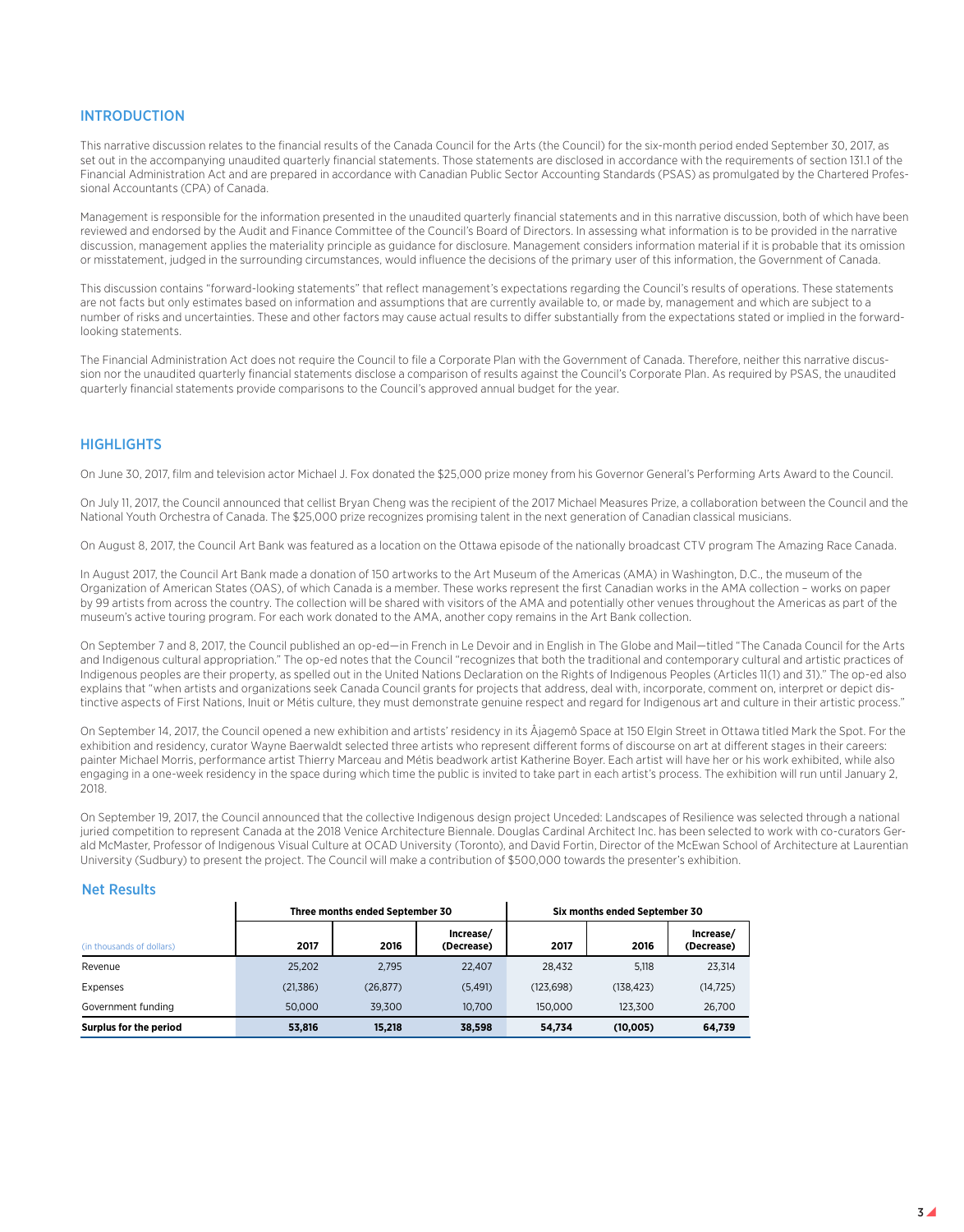### Overview of the Second Quarter Net Results

The surplus for the quarter was \$54M, an increase of \$39M over the second quarter surplus of the previous fiscal year. This increase is mainly related to an increase of \$22.8M in net realized investment income resulting from a realized gain following a manager transition in the Global Equity asset class during the second quarter. There was also a higher drawdown of government funding for the period, \$11M, to cover an expected increase in grants expense for which results were only recorded in the third quarter.

The Council will continue to monitor its financial results with the aim of achieving the target projections set out in its original balanced budget. Its net investment income, however, is expected to be much higher than budgeted due to the significant realized gains during the second quarter.

## IMPORTANT CHANGES

#### **Program**

On July 10, 2017, the Council launched Assistance, a virtual Twitter technical support channel, to help applicants navigate its online application portal (which opened to the first round of applications for the Council's New Funding Model granting programs earlier in June 2017).

On August 30, 2017, the Council launched its Digital Strategy Fund. The Fund encourages an approach that helps support Canadian artists, groups and arts organizations in understanding the digital world, engaging with it, and responding to the cultural and social changes it produces. Between 2017 and 2021, the Council will invest \$88.5M through this Fund, starting with \$10M in 2017-18.

On September 12 and 15, 2017, the Council hosted Facebook Live events—in both French and English, along with simultaneous sign interpretation—on the Digital Strategy Fund. Through these events, the arts community and the public were invited to pose questions to the Council about the Fund and to learn more about it.

### **Leadership and Governance**

On August 21, 2017, the Council announced the appointment of Carolyn Warren as Director General, Arts Granting Programs Division, effective October 10, 2017.

## FINANCIAL RESULTS

The following section provides further details on and explanation of financial results presented in the quarterly financial statements:

### Revenue



### Net Realized Investment Income

Net investment income was higher than the same period last year by \$22.8M due to significant realized gains following a manager transition in the Global Equity asset class.

#### Other Revenue

The other revenues for the quarter are lower than last year mainly due to memberships being recorded in the first quarter of this year that were recorded in the second quarter last year. No other major variances were noted.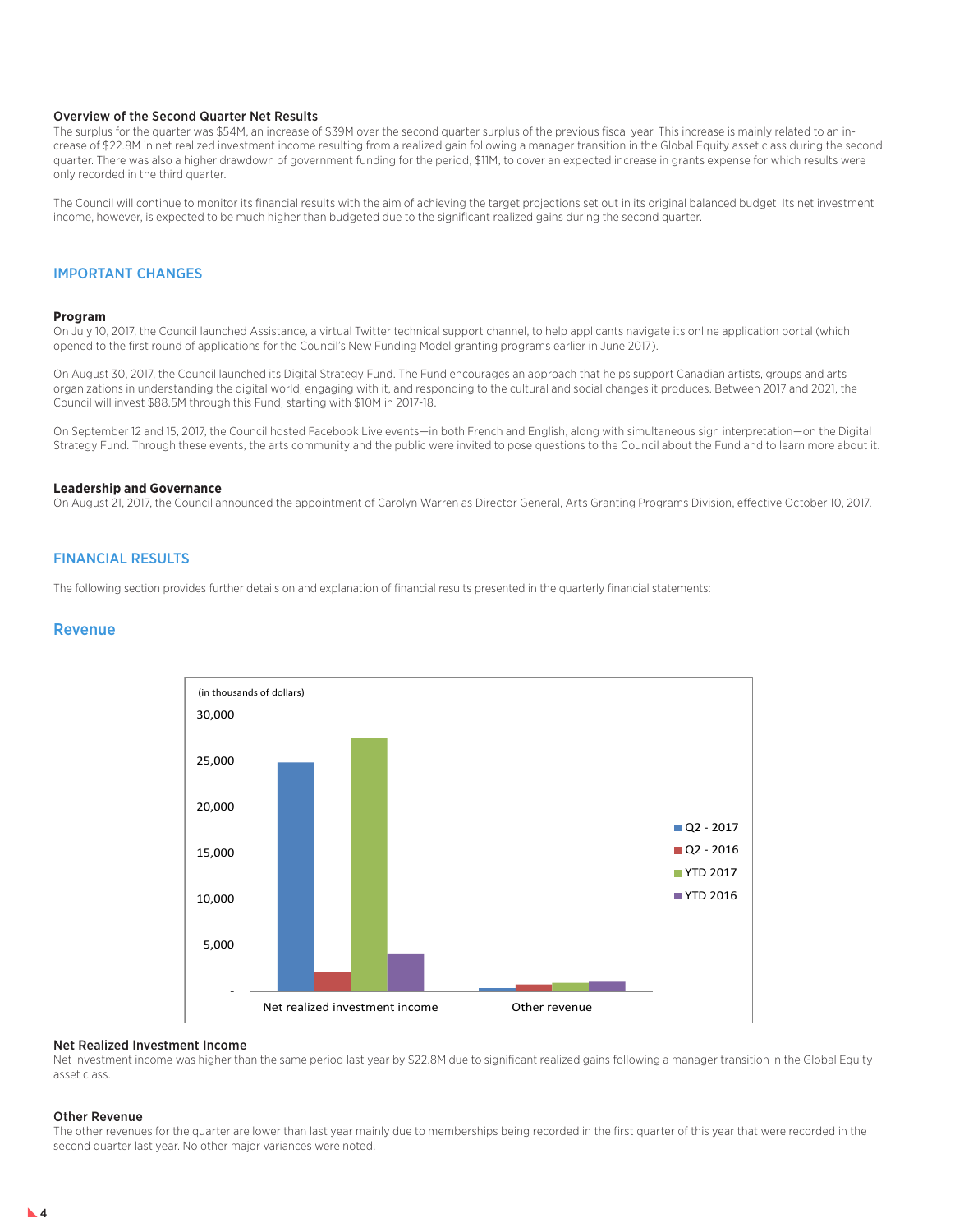## **Expenses**

|                                    |        | Three months ended September 30 |                         |         | Six months ended September 30 |                         |
|------------------------------------|--------|---------------------------------|-------------------------|---------|-------------------------------|-------------------------|
| (in thousands of dollars)          | 2017   | 2016                            | Increase/<br>(Decrease) | 2017    | 2016                          | Increase/<br>(Decrease) |
| Grants, author payments and prizes | 11.163 | 18.423                          | (7,260)                 | 104.838 | 121.504                       | (16,666)                |
| Transfer program delivery          | 4,720  | 3,856                           | 864                     | 8.387   | 7.969                         | 418                     |
| Arts community services            | 615    | 151                             | 464                     | 928     | 318                           | 610                     |
| Net Art Bank results               | 96     |                                 | 95                      | 189     | 99                            | 90                      |
| Canadian Commission for UNESCO     | 449    | 441                             | 8                       | 939     | 990                           | (51)                    |
| General administration             | 4.343  | 4.005                           | 338                     | 8.417   | 7.543                         | 874                     |
| Total                              | 21.386 | 26,877                          | (5, 491)                | 123.698 | 138.423                       | (14, 725)               |

### Grants, author payments and prizes

Grant expenses are lower compared to the same quarter and year-to-date figures of last year due to different competition timelines implemented this year with the New Funding Model. The Council expects the annual grants expenses to be aligned with the original budget of \$221.9M for the year, which represents an increase of \$30.9M compared to last year's budget.

### Transfer program delivery

This expense is higher during this quarter compared to the same quarter last year due to an increase in the number of committee meetings that were held over the summer following the launch of the New Funding Model. Transfer program delivery expenses also include salaries and employee benefits for staff assigned to program delivery. Those expenses increased as a direct result of the increased number of positions, and of a 1.5% increase to salary expenses effective July 2017, as per the collective agreement.

### Arts community services

This expense is higher compared to last year-to-date mainly due to an increased investment in partnerships of \$520K, including a \$210K contribution to Self-Conscious Theatre to produce the inaugural Canada Hub at the Edinburgh Fringe Festival and a contribution of \$150K to Poetry in Voice in support of the organization's work to forge ties between Canadian poets and youth and to broaden its reach and presence both nationally and internationally.

### General administration

This expense is higher compared to last year-to-date mainly due to an increase of \$294K in salaries and benefits in keeping with a 1.5% increase in salary expenses effective July 2017, as per the collective agreement, as well as an increase of \$280K in professional fees, and of \$165K in information management for the implementation of tools related to the New Funding Model.

# **Financial Assets**

|                           | September 30 | March 31 | Increase/  |
|---------------------------|--------------|----------|------------|
| (in thousands of dollars) | 2017         | 2017     | (Decrease) |
| Cash and cash equivalents | 49.796       | 23.490   | 26.306     |
| Accounts receivable       | 2.146        | 3.424    | (1,278)    |
| Portfolio investments     | 373.666      | 369.623  | 4.043      |
| <b>Total</b>              | 425,608      | 396,537  | 29,071     |

### Cash and Cash Equivalents

The increase of \$26.3M in cash and cash equivalents is explained by the higher drawdown of government funding by \$11M, plus the underspending in grants expense of \$16.7M due to timelines of competition results.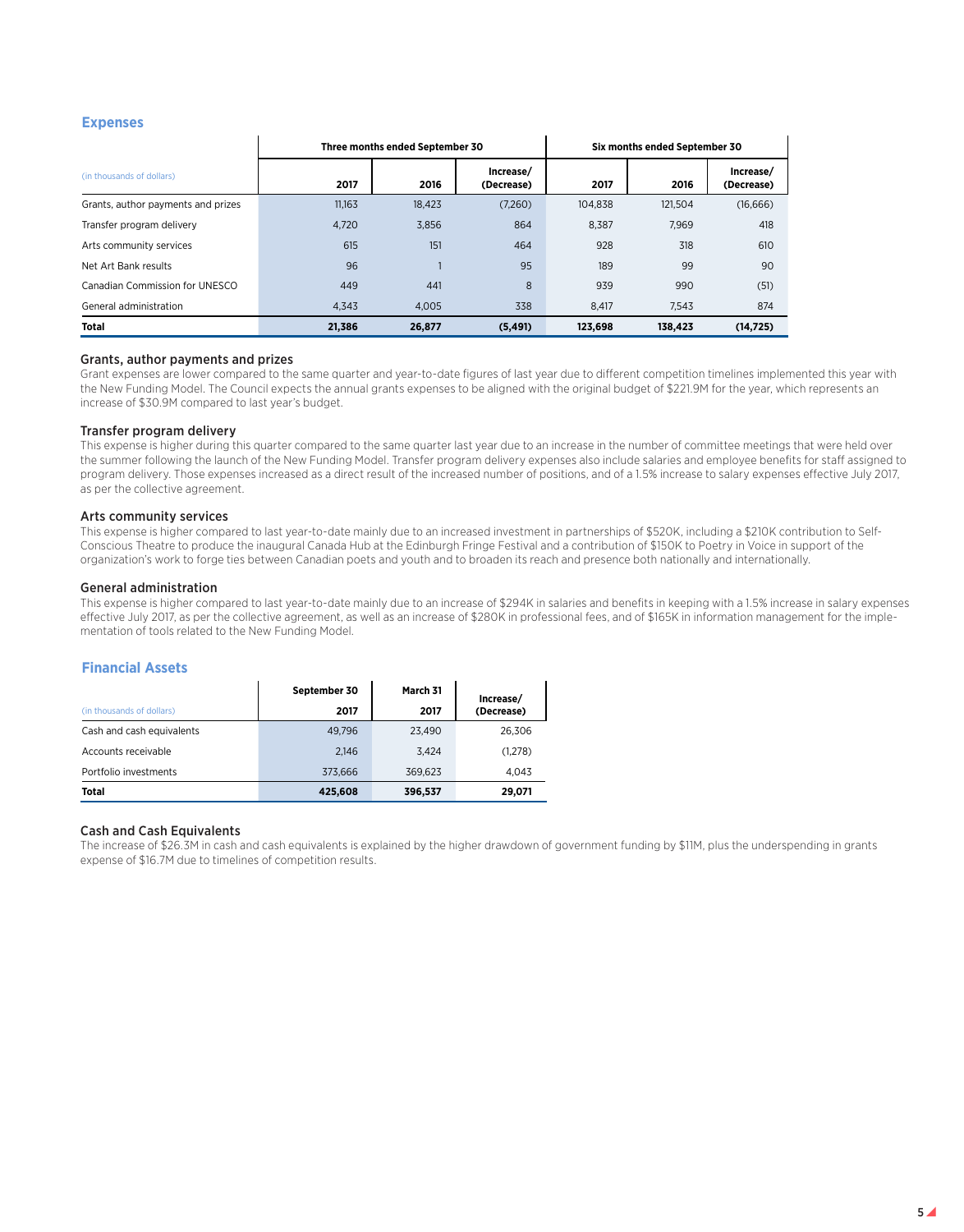### Portfolio Investments

The total market value of the portfolio as at September 30, 2017, was \$373.7M, of which \$90.0M was externally restricted. This represents an increase of \$4.0M in the market value since March 31, 2017, and an increase of \$24.4M since September 30, 2016.



The total fund generated an absolute positive return of 0.4% for the quarter which was equal to the benchmark return. Managers from all asset classes generated positive returns during the quarter except for the Fixed Income and Real Estate which posted negative returns of 1.6% and 0.7% respectively. The main detractor was one of our Canadian Equity managers that underperformed its benchmark by 2.8% by posting a positive return of 0.9% compared to the benchmark of 3.7%. The Global Equity asset class was also slightly under its benchmark by 0.6% due to the transition in managers over the quarter.

The total fund one-year return was 7.4% for September 2017 which exceeded the benchmark by 1.5%. Our Global and Canadian Equity managers posted strong returns, 13.3% and 9.9% respectively, compared to their benchmarks, 12.9% and 9.2% respectively. All managers in other asset classes also posted positive returns except for Fixed income at -2.1%, which but still added value compared to its benchmark, FTSE TMX Universe Bond index, by 0.9%.

# **Liabilities**

|                                            | September 30 | March 31 | Increase/  |
|--------------------------------------------|--------------|----------|------------|
| (in thousands of dollars)                  | 2017         | 2017     | (Decrease) |
| Grants, author payments and prizes payable | 56.375       | 59.354   | (2,979)    |
| Accounts payable and accrued liabilities   | 3.949        | 4.609    | (660)      |
| Deferred revenues                          | 7.181        | 7.435    | (254)      |
| Employee future benefits                   | 3,429        | 3.232    | 197        |
| Externally restricted contributions        | 47.446       | 46.768   | 678        |
| <b>Total</b>                               | 118,380      | 121,398  | (3,018)    |

### Grants, prizes and author payments payable

The decrease of \$3.0M in comparison to the value as at March 31, 2017 arises from the timing of payments schedule.

### Accounts payable and accrued liabilities

The decrease of \$0.7M in comparison to the value as at March 31, 2017 is mainly due to a reduction of \$0.6M in accrued liabilities, the majority being related to investment accruals (\$446K).

### **Non-Financial Assets**

|                           | September 30 | March 31 | Increase/  |
|---------------------------|--------------|----------|------------|
| (in thousands of dollars) | 2017         | 2017     | (Decrease) |
| Tangible capital assets   | 8,543        | 8,132    | 411        |
| Art Bank assets           | 19.384       | 19,415   | (31)       |
| Musical instruments       |              |          |            |
| Prepaid expenses          | 105          | 162      | (57)       |
| Total                     | 28,033       | 27,710   | 323        |

### Art Bank Assets

The Council owns approximately 17,150 works of contemporary Canadian art in its Art Bank collection. At September 30, 2017, the appraised value of the Art Bank assets was approximately \$71M. The Council insures its Art Bank assets for their estimated appraised value.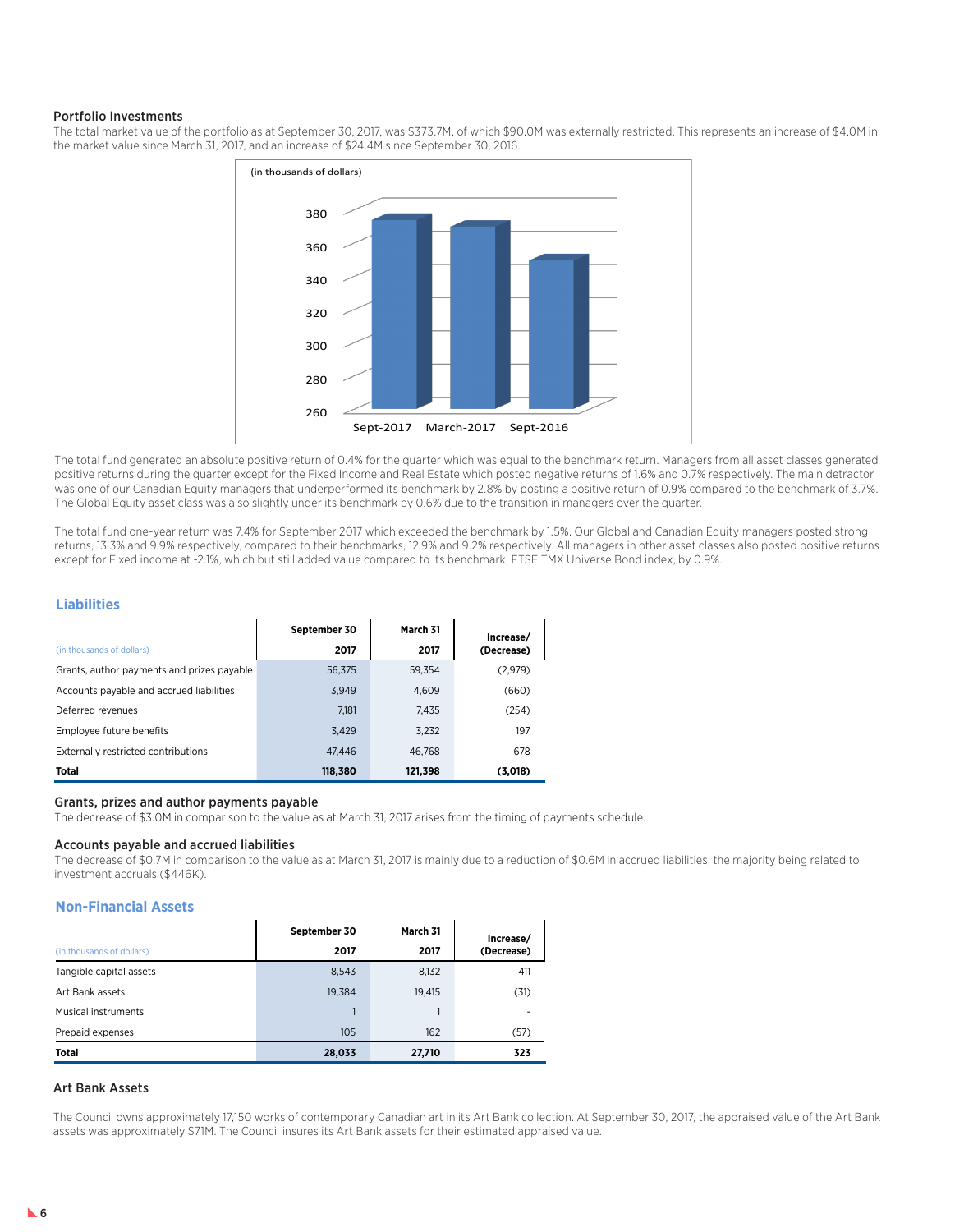### Musical Instruments

The Council operates a Musical Instrument Bank and it currently owns a fine cello bow and nine prestigious musical instruments. In addition, the Council manages thirteen instruments on loan. The appraised value of its musical instruments as at September 30, 2017 was US \$41.8M. These are included on the Statement of Financial Position at a nominal value. The Council insures the musical instruments at their appraised value.

# RISK MANAGEMENT

### Corporate Risk

In line with good governance practices, the Council updates and revises its Corporate Risk Profile on an ongoing basis, identifying and including any changes in the Council's risk environment. In order to address the risks within the Council's corporate risk profile that are outside the Council's appetite for risk, effective risk mitigation strategies and action plans are developed with the oversight of assigned executive management members, to reduce the risk exposure to an acceptable and manageable level.

In 2016-17, the Council updated its Corporate Risk Profile as part of its five year Risk-Based Internal Audit Plan to reflect changes in the Council's risk environment. This included a re-assessment of the risks and updates to the Council's significant potential risks, as well as mitigation strategies. This revised corporate risk profile is used as a key input for strategic and operational planning and resource allocation decisions, and in organizing and prioritizing management action plans. The Audit and Finance Committee endorsed the revised Risk-Based Internal Audit Plan at its March 2017 meeting. Executive management monitors progress on the implementation of the mitigation strategies and reports results to the Audit and Finance Committee on a regular basis.

### Financial Risk

The Council is exposed to a variety of financial risks mainly through its investment portfolio. The Council's investment portfolio is primarily exposed to price risk, interest rate risk and currency risk. The Investment Committee reviews the Council's investment policy annually and, where necessary, recommends changes in the asset mix allocation to the Board. This policy sets out the long term investment objectives and guidelines under which the portfolio is to be invested.

## USE OF PARLIAMENTARY APPROPRIATION

The following is intended to supplement information provided elsewhere in this discussion regarding the Council's use of its Parliamentary appropriation.

The Council receives its main funding through an appropriation voted by Parliament. The Council records the Parliamentary appropriation received in the period as revenue in the Statement of Operations or as Deferred Parliamentary appropriations to the extent that they relate to the months following the period end. The Council submits a monthly cash flow analysis to the Department of Canadian Heritage to justify its monthly drawdown cash requirements. The cash-flow requirements may not necessarily match the timing of expenses reported in the Statement of Operations. The monthly drawdown is invested in a short-term pooled fund managed by a professional investment manager as well as in a high interest savings account from which the Council draws its daily cash requirements.

The Parliamentary appropriations approved and received by the Council during the second quarter were as follows:

|                                                                                                                         |           | September 30 |  |  |  |  |
|-------------------------------------------------------------------------------------------------------------------------|-----------|--------------|--|--|--|--|
| (in thousands of dollars)                                                                                               | 2017      | 2016         |  |  |  |  |
| Approved annual operating funding                                                                                       |           |              |  |  |  |  |
| Vote 1 - Operating costs                                                                                                | 257.347   | 182.097      |  |  |  |  |
| <b>Supplementary Estimates</b>                                                                                          |           | 40.000       |  |  |  |  |
|                                                                                                                         | 257.347   | 222,097      |  |  |  |  |
| Parliamentary appropriations for operating expenses recorded in the Statement of<br>Operations for the six-month period | (150.000) | (123,300)    |  |  |  |  |
| Balance of operating funding to be received                                                                             | 107.347   | 98.797       |  |  |  |  |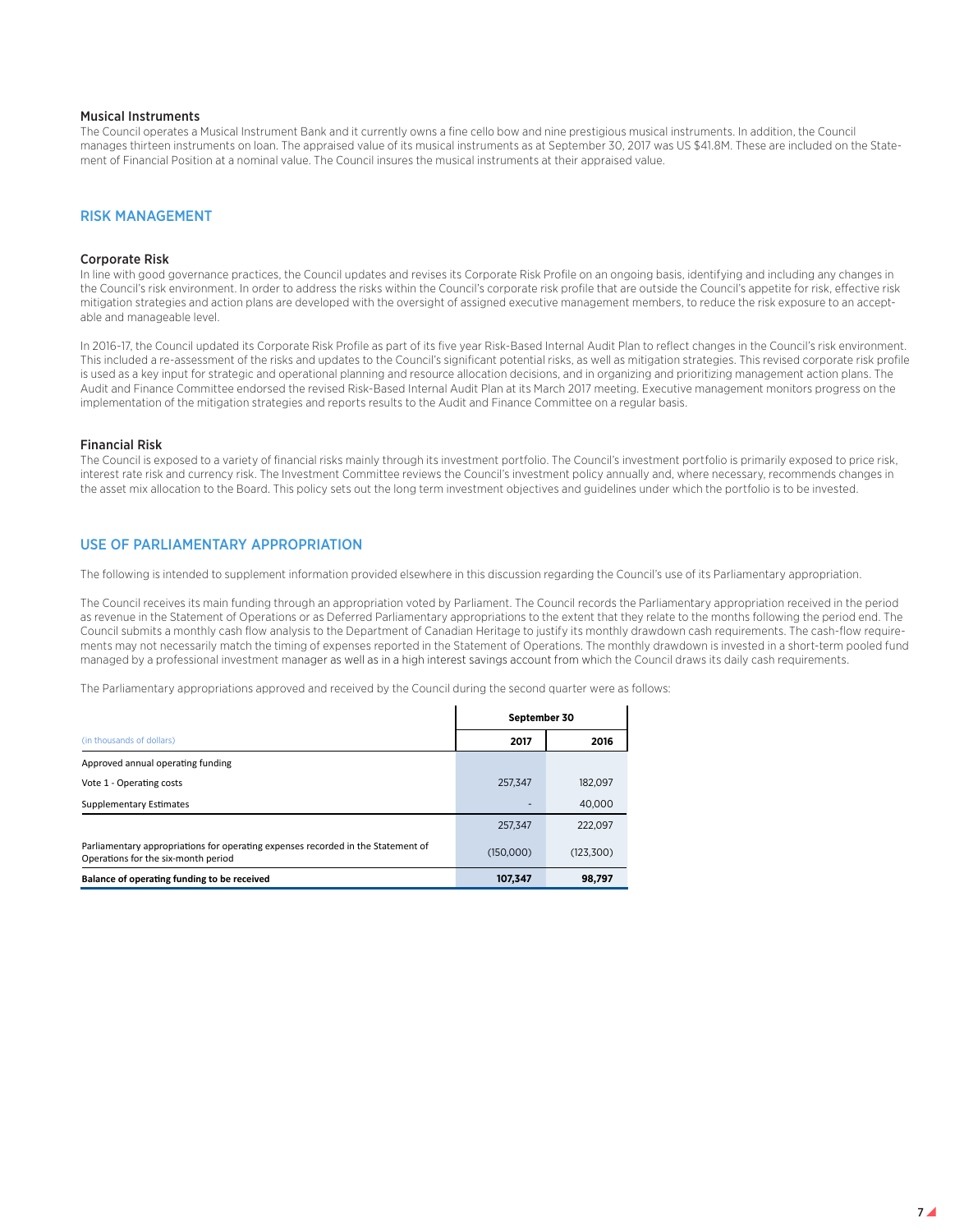

Canada Council Conseil des arts for the Arts du Canada

# **Quarterly**

# Financial Statements

# Unaudited

These financial statements for the quarter ended September 30, 2017 have not been audited or reviewed by our Auditor

> Bringing the arts to life De l'art plein la vie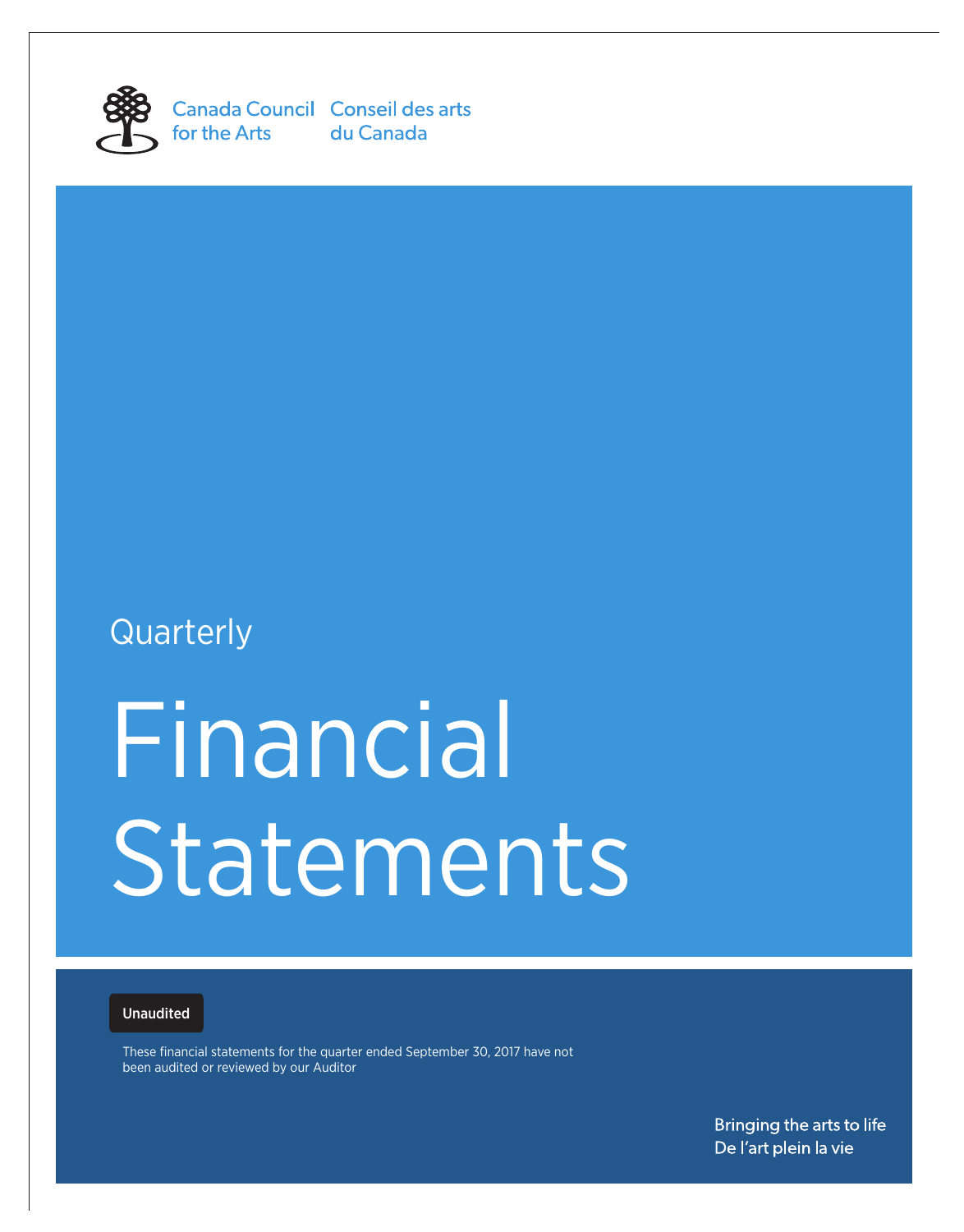# **Management's Responsibility for Financial Reporting**

Management is responsible for the preparation and fair presentation of these quarterly financial statements in accordance with the Treasury Board of Canada Standard on Quarterly Financial Reports for Crown Corporations and for such internal controls as management determines is necessary to enable the preparation of quarterly financial statements that are free from material misstatement. Management is also responsible for ensuring all other information in this quarterly financial report is consistent, where appropriate, with the quarterly financial statements.

Based on our knowledge, these unaudited quarterly financial statements present fairly, in all material respects, the financial position, results of operations and cash flows of the corporation, as at the date of and for the periods presented in the quarterly financial statements.

November 28, 2017

mm / Sunew

Simon Brault, O.C., O.Q., FCPA, FCGA Director and Chief Executive Officer

Londa Hrainister

Linda Drainville, CPA auditor, CGA Chief Financial Officer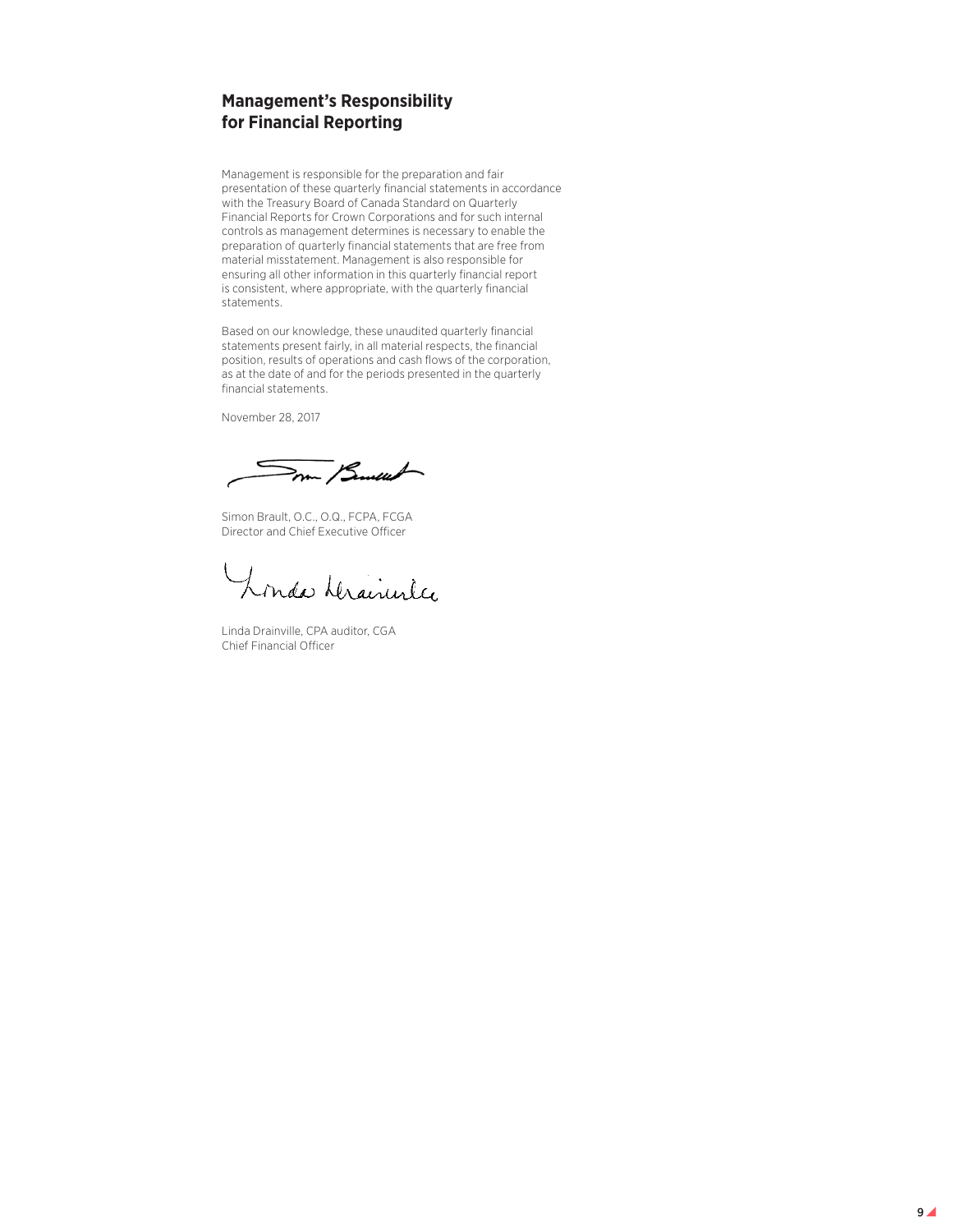# **Statement of Financial Position**

| (Unaudited)                                                      |               | September 30   |            | March 31       |
|------------------------------------------------------------------|---------------|----------------|------------|----------------|
| (in thousands of dollars)                                        |               | 2017           |            | 2017           |
| <b>FINANCIAL ASSETS</b>                                          |               |                |            |                |
| Cash and cash equivalents                                        | $\frac{1}{2}$ | 49,796         | $\sqrt{2}$ | 23,490         |
| Accounts receivable                                              |               | 2,146          |            | 3,424          |
| Portfolio investments (Note 3)                                   |               | 373,666        |            | 369,623        |
| <b>Total financial assets</b>                                    |               | 425,608        |            | 396,537        |
| <b>LIABILITIES</b>                                               |               |                |            |                |
| Grants, author payments and prizes payable                       |               | 56,375         |            | 59,354         |
| Accounts payable and accrued liabilities                         |               | 3,949          |            | 4,609          |
| Deferred revenues                                                |               | 7,181          |            | 7,435          |
| Employee future benefits                                         |               | 3,429          |            | 3,232          |
| Deferred revenues - Externally restricted contributions (Note 5) |               | 47,446         |            | 46,768         |
| <b>Total liabilities</b>                                         |               | 118,380        |            | 121,398        |
| <b>NET FINANCIAL ASSETS</b>                                      |               | 307,228        |            | 275,139        |
| <b>NON-FINANCIAL ASSETS</b>                                      |               |                |            |                |
| Tangible capital assets                                          |               | 8,543          |            | 8,132          |
| Art Bank assets                                                  |               | 19,384         |            | 19,415         |
| Musical instruments                                              |               | $\overline{1}$ |            | $\overline{1}$ |
| Prepaid expenses                                                 |               | 105            |            | 162            |
| <b>Total non-financial assets</b>                                |               | 28,033         |            | 27,710         |
| <b>ACCUMULATED SURPLUS (Note 6)</b>                              | \$            | 335,261        | \$         | 302,849        |
| Accumulated surplus is comprised of:                             |               |                |            |                |
| Accumulated surplus from operations                              |               | 309,164        |            | 254,430        |
| Accumulated remeasurement gains                                  |               | 26,097         |            | 48,419         |
| <b>ACCUMULATED SURPLUS</b>                                       | \$            | 335,261        | \$         | 302,849        |

The accompanying notes and schedules form an integral part of the financial statements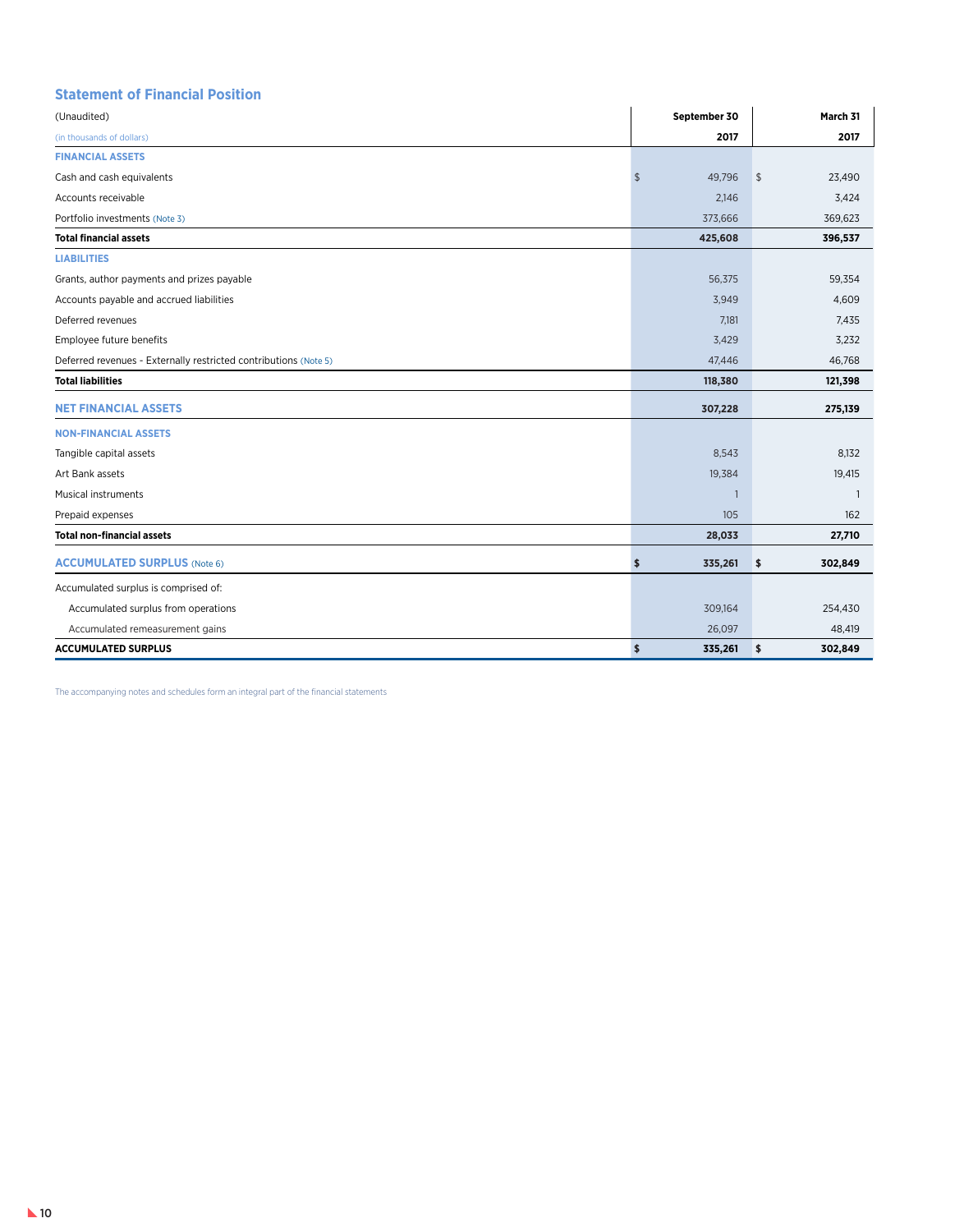# **Statement of Operations**

| (Unaudited)                                                                             | <b>Yearly Budget</b> |        |            | Three months ended September 30 |    |          |               | Six months ended September 30 |    |            |  |  |
|-----------------------------------------------------------------------------------------|----------------------|--------|------------|---------------------------------|----|----------|---------------|-------------------------------|----|------------|--|--|
| (in thousands of dollars)                                                               |                      | 2017   |            | 2017                            |    | 2016     |               | 2017                          |    | 2016       |  |  |
| <b>Revenue</b>                                                                          |                      |        |            |                                 |    |          |               |                               |    |            |  |  |
| Net realized investment income (Note 7)                                                 | \$                   | 10,282 | $\sqrt{2}$ | 24,861                          | \$ | 2,068    | $\mathsf{\$}$ | 27,519                        | \$ | 4,094      |  |  |
| Other revenue                                                                           |                      | 1,271  |            | 341                             |    | 727      |               | 913                           |    | 1,024      |  |  |
| <b>Total revenue</b>                                                                    | 11,553               |        |            | 25,202                          |    | 2,795    |               | 28,432                        |    | 5,118      |  |  |
| <b>Expenses</b>                                                                         |                      |        |            |                                 |    |          |               |                               |    |            |  |  |
| <b>Transfer Programs</b>                                                                |                      |        |            |                                 |    |          |               |                               |    |            |  |  |
| Grants, author payments and prizes                                                      | 221,939              |        |            | 11,163                          |    | 18,423   |               | 104,838                       |    | 121,504    |  |  |
| Transfer program delivery                                                               | 23,266               |        |            | 4,720                           |    | 3,856    |               | 8,387                         |    | 7,969      |  |  |
| Arts community services                                                                 |                      | 2,977  |            | 615                             |    | 151      |               | 928                           |    | 318        |  |  |
|                                                                                         | 248,182              |        |            | 16,498                          |    | 22,430   |               | 114,153                       |    | 129,791    |  |  |
| Net Art Bank results (Note 8)                                                           |                      | 275    |            | 96                              |    |          |               | 189                           |    | 99         |  |  |
| Canadian Commission for UNESCO (Note 9)                                                 |                      | 2,406  |            | 449                             |    | 441      |               | 939                           |    | 990        |  |  |
| General administration                                                                  | 18,246               |        |            | 4,343                           |    | 4,005    |               | 8,417                         |    | 7,543      |  |  |
| <b>Total expenses</b>                                                                   | 269,109              |        |            | 21,386                          |    | 26,877   |               | 123,698                       |    | 138,423    |  |  |
| Surplus (deficit) from operations before Parliamentary appropriations for<br>the period | (257, 556)           |        |            | 3,816                           |    | (24,082) |               | (95, 266)                     |    | (133, 305) |  |  |
| Parliamentary appropriations                                                            | 257,572              |        |            | 50,000                          |    | 39,300   |               | 150,000                       |    | 123,300    |  |  |
| SURPLUS (DEFICIT) FROM OPERATIONS FOR THE PERIOD                                        |                      | 16     |            | 53,816                          |    | 15,218   |               | 54,734                        |    | (10,005)   |  |  |
| ACCUMULATED SURPLUS FROM OPERATIONS, BEGINNING OF PERIOD                                | 254,430              |        |            | 255,348                         |    | 224,364  |               | 254,430                       |    | 249,587    |  |  |
| ACCUMULATED SURPLUS FROM OPERATIONS, END OF PERIOD                                      | \$<br>254,446        |        | \$         | 309,164                         | \$ | 239,582  | $\sqrt{2}$    | 309,164                       | \$ | 239,582    |  |  |

# **Statement of Remeasurement Gains and Losses**

| (Unaudited)                                                 | Three months ended September 30 |          |  |        | Six months ended September 30 |           |        |  |
|-------------------------------------------------------------|---------------------------------|----------|--|--------|-------------------------------|-----------|--------|--|
| (in thousands of dollars)                                   |                                 | 2017     |  | 2016   |                               | 2017      | 2016   |  |
| ACCUMULATED REMEASUREMENT GAINS, BEGINNING OF PERIOD        |                                 | 49,699   |  | 31,612 |                               | 48,419    | 31,158 |  |
| Unrealized gains attributable to:                           |                                 |          |  |        |                               |           |        |  |
| Portfolio investments                                       |                                 | 413      |  | 11.410 |                               | 1.955     | 11,881 |  |
| <b>Amounts reclassified to the Statement of Operations:</b> |                                 |          |  |        |                               |           |        |  |
| Portfolio investments                                       |                                 | (24.015) |  | (968)  |                               | (24,277)  | (985)  |  |
| NET REMEASUREMENT GAINS (LOSSES) FOR THE PERIOD             |                                 | (23,602) |  | 10.442 |                               | (22, 322) | 10.896 |  |
| ACCUMULATED REMEASUREMENT GAINS, END OF PERIOD              |                                 | 26,097   |  | 42,054 |                               | 26,097    | 42,054 |  |

The accompanying notes and schedules form an integral part of the financial statements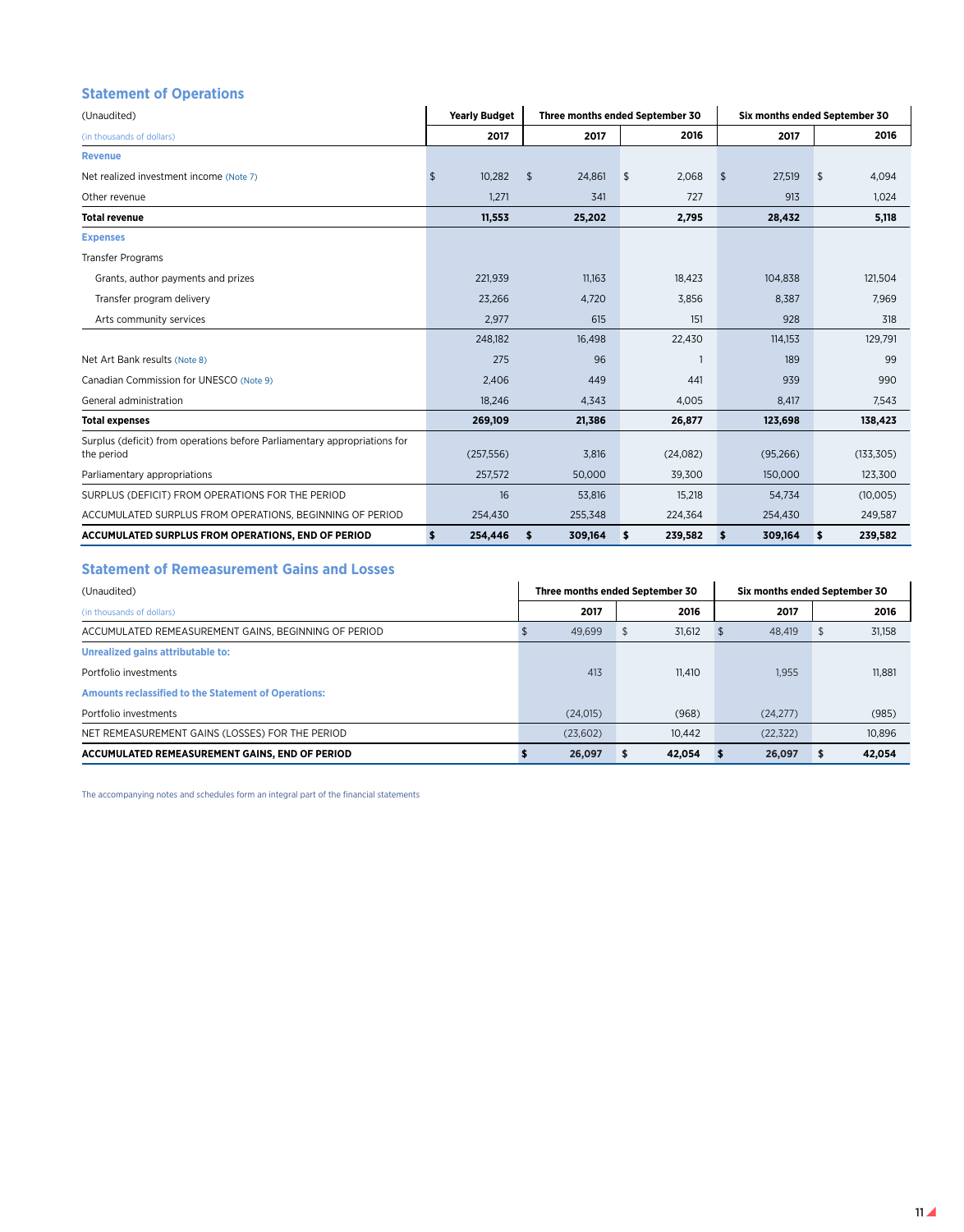# **Statement of Change in Net Financial Assets**

| (Unaudited)                                      |               | Three months ended September 30 |               | Six months ended September 30 |
|--------------------------------------------------|---------------|---------------------------------|---------------|-------------------------------|
| (in thousands of dollars)                        | 2017          | 2016                            | 2017          | 2016                          |
|                                                  |               |                                 |               |                               |
| SURPLUS (DEFICIT) FROM OPERATIONS FOR THE PERIOD | \$<br>53,816  | 15,218<br>\$                    | \$<br>54,734  | (10,005)<br>\$                |
| Acquisition of tangible capital assets           | (819)         | (250)                           | (1,160)       | (294)                         |
| Amortization of tangible capital assets          | 375           | 332                             | 749           | 665                           |
| Disposal of Art Bank assets                      | 31            | $\overline{\phantom{a}}$        | 31            |                               |
|                                                  | (413)         | 82                              | (380)         | 371                           |
| Acquisition of prepaid expenses                  | (200)         | (256)                           | (427)         | (393)                         |
| Use of prepaid expenses                          | 175           | 283                             | 484           | 467                           |
|                                                  | (25)          | 27                              | 57            | 74                            |
| Net remeasurement gains (losses)                 | (23,602)      | 10,442                          | (22, 322)     | 10,896                        |
| INCREASE IN NET FINANCIAL ASSETS                 | 29,776        | 25,769                          | 32,089        | 1,336                         |
| NET FINANCIAL ASSETS, BEGINNING OF PERIOD        | 277,452       | 229,395                         | 275,139       | 253,828                       |
| NET FINANCIAL ASSETS, END OF PERIOD              | \$<br>307,228 | 255,164<br>з                    | \$<br>307,228 | 255,164<br>\$                 |

# **Statement of Cash Flow**

| (Unaudited)                                                                                                      |            |           | Three months ended September 30 |            | Six months ended September 30 |    |          |  |  |
|------------------------------------------------------------------------------------------------------------------|------------|-----------|---------------------------------|------------|-------------------------------|----|----------|--|--|
| (in thousands of dollars)                                                                                        |            | 2017      | 2016                            |            | 2017                          |    | 2016     |  |  |
| <b>Operating Transactions</b>                                                                                    |            |           |                                 |            |                               |    |          |  |  |
| Surplus (deficit) from operations for the period                                                                 | $\sqrt{2}$ | 53,816    | \$<br>15,218                    | $\sqrt{2}$ | 54,734                        | \$ | (10,005) |  |  |
| Gains from disposal of portfolio investments (Note 7)                                                            |            | (31,082)  | (1,103)                         |            | (31, 317)                     |    | (1, 422) |  |  |
| Amortization of tangible capital assets                                                                          |            | 375       | 332                             |            | 749                           |    | 665      |  |  |
| Donation of Art Bank assets                                                                                      |            | 31        |                                 |            | 31                            |    |          |  |  |
| (Increase) decrease in prepaid expenses                                                                          |            | (25)      | 27                              |            | 57                            |    | 74       |  |  |
| Increase in employee future benefits                                                                             |            | 111       | 83                              |            | 197                           |    | 192      |  |  |
| Income transferred to Deferred revenues - Externally restricted contributions from investment<br>income (Note 5) |            | 7,337     | 507                             |            | 7.478                         |    | 699      |  |  |
| Net change in other non-cash items (Note 10)                                                                     |            | (32,007)  | (26, 832)                       |            | (2,615)                       |    | 25,967   |  |  |
| Cash provided (used) by operating activities                                                                     |            | (1,444)   | (11,768)                        |            | 29,314                        |    | 16,170   |  |  |
| <b>Capital Transactions</b>                                                                                      |            |           |                                 |            |                               |    |          |  |  |
| Cash used to acquire tangible capital and Art Bank assets                                                        |            | (819)     | (250)                           |            | (1,160)                       |    | (294)    |  |  |
| <b>Investing Transactions</b>                                                                                    |            |           |                                 |            |                               |    |          |  |  |
| Acquisition of portfolio investments                                                                             |            | (76, 228) | (40, 225)                       |            | (80,035)                      |    | (43,715) |  |  |
| Disposal of portfolio investments                                                                                |            | 76,035    | 40,733                          |            | 78,187                        |    | 41,583   |  |  |
| Cash provided (used) by investing activities                                                                     |            | (193)     | 508                             |            | (1,848)                       |    | (2,132)  |  |  |
| NET INCREASE (DECREASE) IN CASH AND CASH EQUIVALENTS                                                             |            | (2,456)   | (11, 510)                       |            | 26,306                        |    | 13,744   |  |  |
| CASH AND CASH EQUIVALENTS, BEGINNING OF PERIOD                                                                   |            | 52,252    | 25,103                          |            | 23,490                        |    | (151)    |  |  |
| CASH AND CASH EQUIVALENTS, END OF PERIOD                                                                         | \$         | 49,796    | \$<br>13,593                    | \$         | 49,796                        | \$ | 13,593   |  |  |

The accompanying notes and schedules form an integral part of the financial statements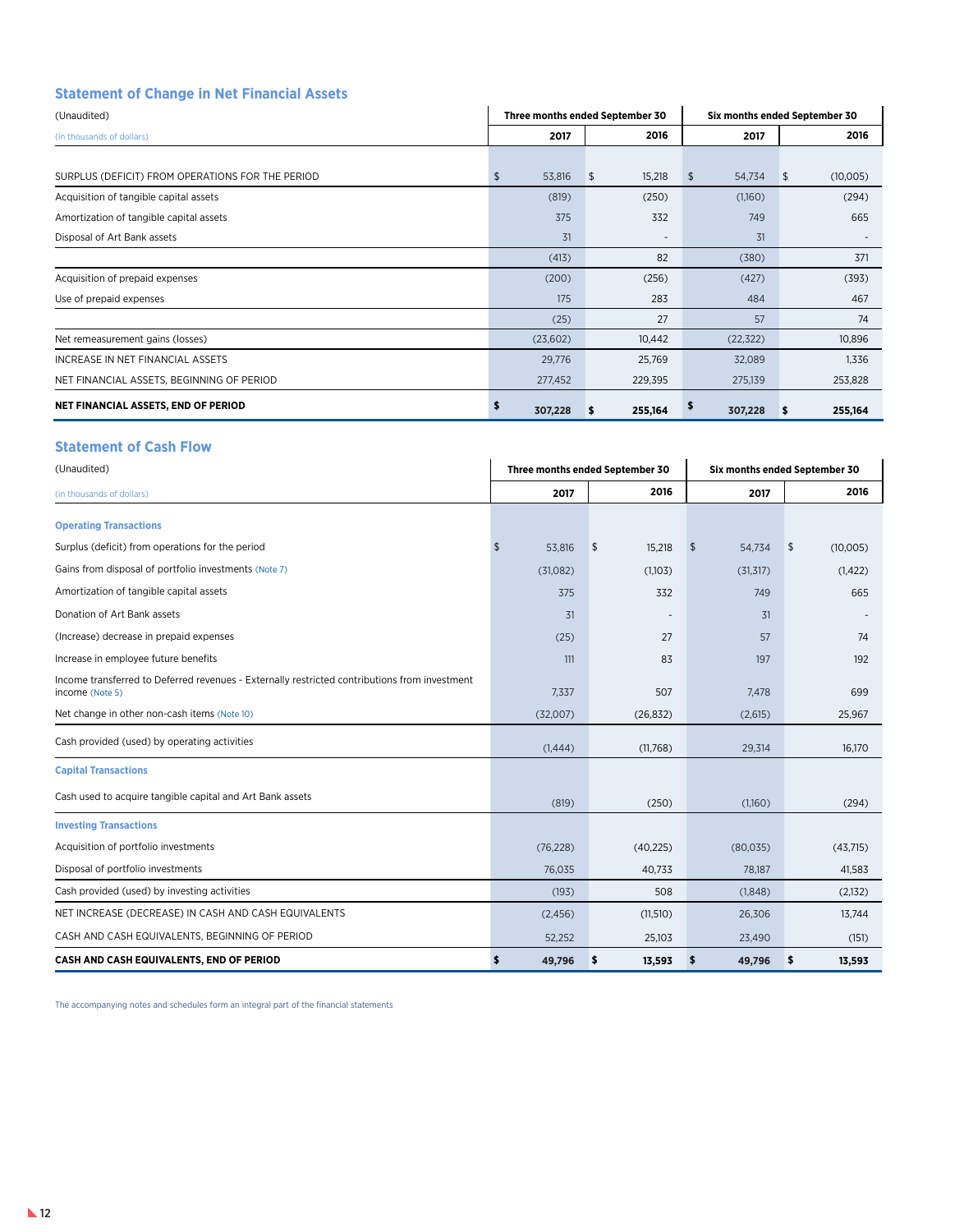# **Notes to the Financial Statements For the period ended September 30, 2017 (Unaudited)**

# **1. AUTHORITY, MANDATE AND ACTIVITIES**

The Canada Council for the Arts (the "Council"), established by the *Canada Council Act* in 1957 and subsequently amended in 2001 by Bill C-40 to the *Canada Council for the Arts Act*, is not an agent of Her Majesty and is deemed to be a registered charity for the purposes of the *Income Tax Act*. In accordance with section 85(1.1) of the *Financial Administration Act*, the Council is exempt from Divisions I to IV of Part X of this Act, except for subsection 105(2) and sections 113.1 and 119 of Division II, sections 131 to 148 of Division III and section 154.01 of Division IV. The Council is a Crown corporation whose objectives are to foster and promote the study and enjoyment of, and the production of works in, the arts.

The Council achieves its objectives primarily through grant programs to professional Canadian artists and arts organizations. The Council incurs administration and services expenses in the delivery of programs. Transfer Program delivery expenses represent the direct costs of program delivery. Arts community services expenses represent costs incurred for non-grant activities in fulfillment of the Council's mandate. General administration costs represent the costs related to corporate management, communications, human resources, information management, finance, accommodation and amortization.

The Canadian Commission for UNESCO (CCUNESCO) was established by the Canada Council pursuant to a 1957 Order in Council. The CCUNESCO acts as a forum for governments and civil society to mobilize the participation of Canadians in UNESCO's mandated areas of education, natural and social sciences, and culture, communication and information. The Secretariat for the CCUNESCO is provided by the Canada Council and led by a Secretary General who reports directly to the Director and Chief Executive Officer.

# **2. SIGNIFICANT ACCOUNTING POLICIES**

### Basis of accounting

These unaudited interim financial statements have been prepared in accordance with Canadian public sector accounting standards (PSAS) as promulgated by the Chartered Professional Accountants (CPA) of Canada.

### Basis of preparation

These interim financial statements are intended to provide an update on the latest complete set of audited annual financial statements for the year ended March 31, 2017. Accordingly, they should be read in conjunction with the audited annual financial statements. The interim financial statements are unaudited for all periods presented. The accounting policies used in the preparation of these interim condensed financial statements are consistent with those disclosed in the Council's last audited annual financial statements.

### Measurement uncertainty

The preparation of financial statements in accordance with Canadian PSAS requires management to make estimates and assumptions that affect the reported amounts of assets and liabilities at the financial statement date and the reported amounts of revenues and expenses during the reporting year. Employee future benefits, the estimated useful lives of tangible capital assets, the residual and appraised value of the Art Bank assets, and the fair value of financial instruments are the most significant items where estimates are used. Actual results could differ from those estimated.

### Budgeted figures

Budgeted figures have been provided for comparison purposes and have been approved by the Board.

|                                 |         |                          | Year-to-date       |                   |                          |         | Year-end          |                 |
|---------------------------------|---------|--------------------------|--------------------|-------------------|--------------------------|---------|-------------------|-----------------|
|                                 |         |                          | September 30, 2017 |                   |                          |         | March 31, 2017    |                 |
|                                 |         | <b>Unrealized</b>        | <b>Unrealized</b>  |                   |                          |         |                   |                 |
|                                 | Cost    | losses                   | gains              | <b>Fair value</b> |                          | Cost    | <b>Fair value</b> |                 |
| (in thousands of dollars)       | \$      | \$                       | \$                 | \$                | %                        | \$      | \$                | %               |
| <b>Canada Council Endowment</b> |         |                          |                    |                   |                          |         |                   |                 |
| and Special Funds               |         |                          |                    |                   |                          |         |                   |                 |
| Pooled funds                    |         |                          |                    |                   |                          |         |                   |                 |
| Global and Canadian Equity      | 131,439 |                          | 10,242             | 141,681           | 46                       | 104,464 | 137,999           | 45              |
| Fixed income                    | 70,269  |                          | 233                | 70,502            | 23                       | 70,269  | 72,256            | 24              |
| Alternatives                    | 20,630  |                          | 8,916              | 29,546            | 10 <sup>°</sup>          | 20,630  | 28,821            | 10 <sup>°</sup> |
| Money market                    | 1,317   |                          |                    | 1,317             | $\overline{\phantom{a}}$ | 1,312   | 1,312             |                 |
| Canadian Equity                 | 31,119  |                          | 1.375              | 32,494            | 10 <sup>°</sup>          | 30,572  | 31,559            | 10 <sup>°</sup> |
| Real estate                     | 11,526  |                          | 2,542              | 14,068            | 5                        | 11,037  | 13,497            | 5               |
| Infrastructure                  | 13,378  |                          | 5,394              | 18,772            | 6                        | 13,387  | 19,194            | 6               |
|                                 | 279,678 | $\overline{\phantom{a}}$ | 28,702             | 308,380           | 100                      | 251,671 | 304,638           | 100             |
| <b>Killam Fund</b>              |         |                          |                    |                   |                          |         |                   |                 |
| Pooled funds                    |         |                          |                    |                   |                          |         |                   |                 |
| Global and Canadian Equity      | 32,819  |                          | 2,457              | 35,276            | 54                       | 27,778  | 34,858            | 54              |
| Fixed income                    | 13,690  |                          | 39                 | 13,729            | 21                       | 13,690  | 14,071            | 22              |
| Alternatives                    | 5,298   |                          | 2,283              | 7,581             | 11                       | 5,298   | 7,394             | 11              |
| Real estate                     | 3,049   |                          | 686                | 3,735             | 6                        | 2,927   | 3,585             | 5               |
| Infrastructure                  | 3,413   |                          | 1,552              | 4,965             | 8                        | 3,418   | 5,077             | 8               |
|                                 | 58,269  |                          | 7,017              | 65,286            | 100                      | 53,111  | 64,985            | 100             |
| <b>Total investments</b>        | 337,947 | ٠                        | 35,719             | 373,666           |                          | 304,782 | 369,623           |                 |

# **3. PORTFOLIO INVESTMENTS**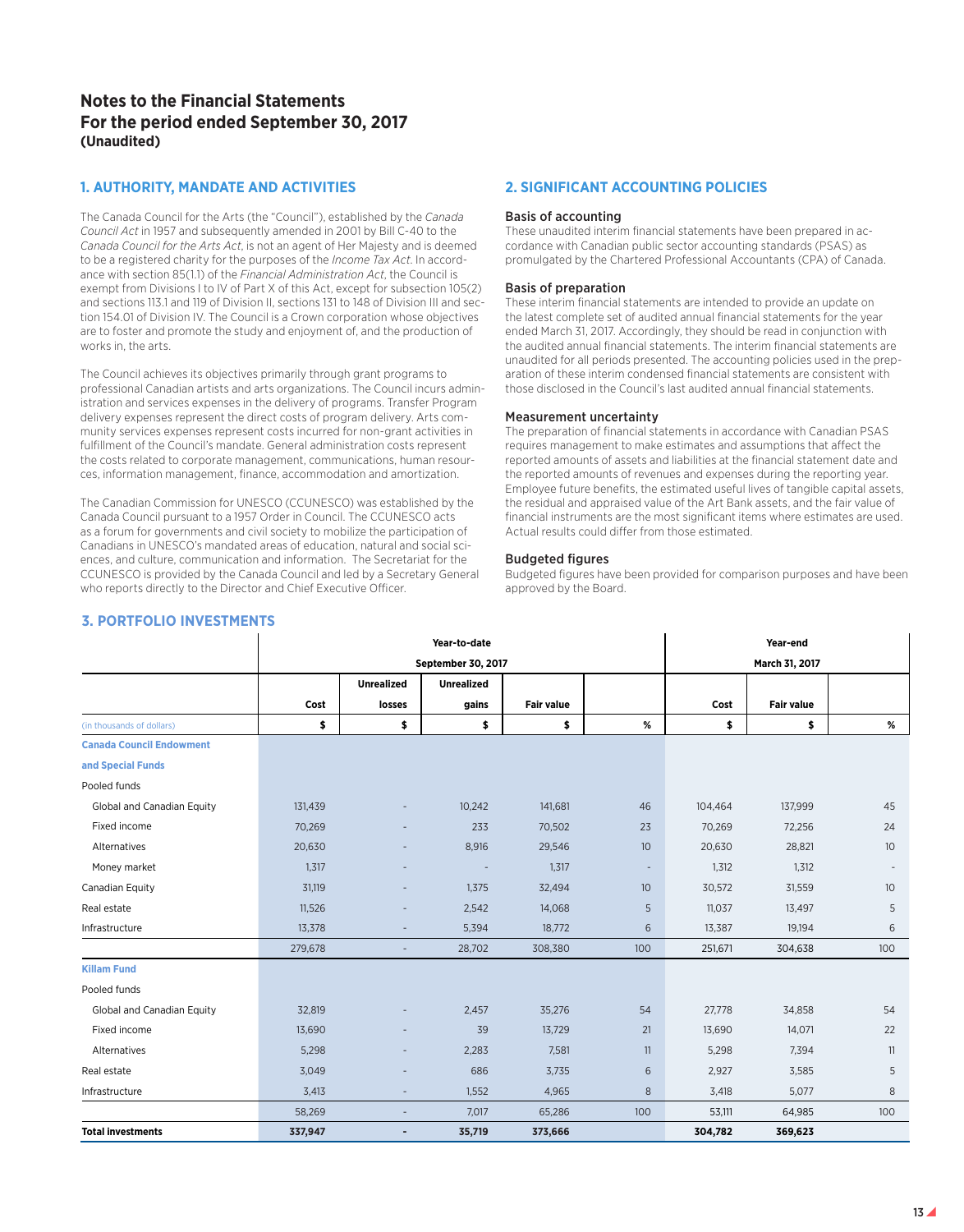Unrealized gains/losses on investments are primarily due to the timing of the market prices, foreign exchange movements, or the early years in the business cycle for some investments. Annually, the Council assesses each of its investment instruments against specific criteria to determine whether there is objective evidence that the adjusted cost may not be recovered and is therefore impaired. The Council does not consider these investments to be other-than-temporarily impaired.

The Council manages two separate portfolios, the Canada Council Endowment and Special Funds and the Killam Fund. The Killam will requested that their donation be invested separately. Apart from the Killam Fund, all other externally restricted contributions are consolidated into the Canada Council Endowment and Special Funds and represent 8% (March 31, 2017 - 8%) of that Fund with a total fair value of \$24,701,000 (March 31, 2017 - \$24,402,000). The total fair value of the externally restricted investment including the Killam Fund is \$89,988,000 (March 31, 2017 - \$89,387,000).

The long-term objectives of the Canada Council Endowment and Special Funds and the Killam Fund are to generate long-term real returns to supplement the costs of administering the various programs, while maintaining the purchasing power of the endowed capital.

The Council invests in units of equity, fixed income and alternative pooled funds, in a segregated Canadian equity fund and in limited partnership units of four real estate funds and four infrastructure funds. The permitted and prohibited investments, the asset mix as well as some maximum holding quantity restrictions are governed by a Board approved investment policy to mitigate risk. All of the investments are managed by professional investment managers.

The Council manages its portfolio to the following benchmarks as per the *Statement of Investment Policies and Goals* approved by the Board. The benchmarks allow asset class allocations to vary between a minimum and a maximum.

### Asset Classes Market Value Minimum Benchmark Maximum Canadian equities 13% 5% 12.5% 20% Global equities **43%** 45% 40% 45% Fixed income 23% 15% 25% 35% Alternatives 10% 10% 10% 10% 15% Real estate 5% 0% 5% 10% Infrastructure 6% 0% 7.5% 10% Money market  $0\%$  0% 0% 0% 10%

The money market asset class includes short-term pooled funds used for future investments in alternatives and capital commitments in limited partnership units of real estate and infrastructure funds. These funds had a balance of \$1,317,000 (March 31, 2017 - \$1,312,000).

Investments in the equity pooled funds are comprised of units of five pooled funds, two Canadian funds and three funds that are invested in the global equity markets. The Council also has a Canadian equity segregated fund for the Endowment and Special Funds. The Canadian equities are measured against the returns of the Standard and Poor's Toronto Stock Exchange Index (S&P/TSX). The global equities are measured against the returns of the Morgan Stanley Capital International (MSCI) All Country World Index. Investments in the fixed income pooled fund are comprised of a mix of bonds, mortgages, emerging debt and other fixed income instruments. The fixed income fund is measured against the returns of the FTSE TMX Universe Bond Index. Investments in the alternative pooled funds are comprised of units of one hedge fund with diversified positions across global asset classes. This investment is measured against the returns of the 91-day US T-bill plus 4%. The assets included in the real estate funds are commercial real estate properties in Canada, the United States and globally. These investments are measured against the returns of the Investment Property Databank. The infrastructure funds include four portfolios of diversified infrastructure investments. These investments are measured against the Consumer Price Index plus 4.5%.

 $\mathbf{I}$ 

 $\mathbf{I}$ 

# **4. FINANCIAL RISKS AND FAIR VALUE**

The measurement categories of the Council's financial instruments, as well as their carrying amounts and fair values are as follows:

|                                                             |                    | Year-to-date              | Year-end               |
|-------------------------------------------------------------|--------------------|---------------------------|------------------------|
| (in thousands of dollars)                                   |                    | <b>September 30, 2017</b> | March 31, 2017         |
|                                                             | <b>Measurement</b> | <b>Carrying amount</b>    | <b>Carrying amount</b> |
| <b>Financial assets and liabilities and classifications</b> | categories         | and fair value (\$)       | and fair value (\$)    |
| Cash and cash equivalents                                   | Fair value         | 49.796                    | 23,490                 |
| Accounts receivable                                         | Amortized cost     | 2,146                     | 3,424                  |
| Portfolio Investments <sup>1</sup>                          | Fair value         | 373,666                   | 369,623                |
| Grants, author payments and prizes payable                  | Amortized cost     | 56,375                    | 59,354                 |
| Accounts payable and accrued liabilities                    | Amortized cost     | 3,949                     | 4,609                  |

1 The detailed fair value for the investments is listed in Note 3.

### a) Establishing fair value

The carrying values of accounts receivable, grants, author payments and prizes payable and accounts payable and accrued liabilities approximate their fair values due to their short-term maturity.

The fair values of the investments are determined as follows:

- Equity, Fixed Income and Money Market pooled fund investments are valued at the unit values supplied by the pooled fund managers, which represent the Council's proportionate share of the underlying net assets at fair values, determined using closing market prices.
- The Segregated Canadian equity fund is valued using closing market prices at the financial statement date.
- The Alternatives is a pooled fund investment which is valued at the unit values supplied by the pooled fund manager. The fund manager manages multiple funds with different strategies within the fund and determines the unit's fair value using the closing market prices for some strategies when available or using a valuation model with non-observable data for other strategies.
- Real estate investment values are supplied by the fund managers using independently audited appraisals which are based on a valuation model with nonobservable data. The independently audited appraisals are obtained annually as at December 31 and extrapolated for other quarters.
- Infrastructure investment values are supplied by the fund managers using internally determined appraisals. The appraisals are based on a valuation model with non-observable data and are audited annually as at December 31 and extrapolated for other quarters.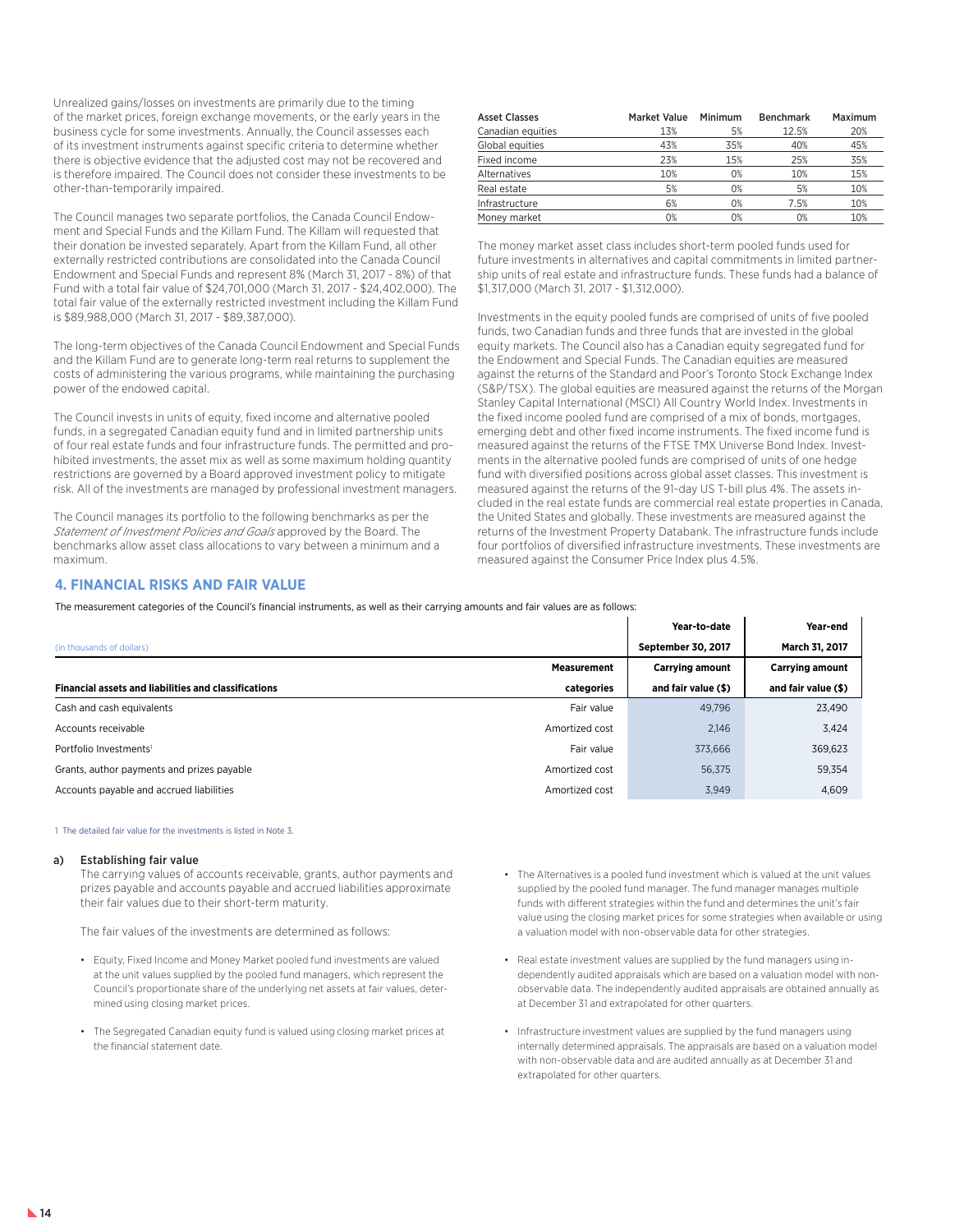### b) Fair value hierarchy

The financial instruments are grouped into Levels 1 to 3 based on the degree to which the fair value is observable:

- Level 1 fair value measurements are those derived from quoted prices (unadjusted) in active markets for identical assets or liabilities.
- Level 2 fair value measurements are those derived from inputs other than quoted prices included within Level 1 that are observable for the asset or liability, either directly (i.e. as prices) or indirectly (i.e. derived from prices).
- Level 3 fair value measurements are those derived from valuation techniques that include inputs for the asset or liability that are not based on observable market data (unobservable inputs).

# **Financial assets at fair value**

The fair value hierarchy requires the use of observable market inputs whenever such inputs exist. A financial instrument is classified to the lowest level of the hierarchy for which a significant input has been considered in measuring fair value.

The following table presents the financial instruments recorded at fair value in the Statement of Financial Position, classified using the fair value hierarchy described above:

|                                 |         | Year-to-date             |                          |         |                          | Year-end                 |                          |         |  |  |  |  |
|---------------------------------|---------|--------------------------|--------------------------|---------|--------------------------|--------------------------|--------------------------|---------|--|--|--|--|
|                                 |         | September 30, 2017       |                          |         |                          | March 31, 2017           |                          |         |  |  |  |  |
|                                 | Level 1 | Level 2                  | Level 3                  | Total   | Level 1                  | Level 2                  | Level 3                  | Total   |  |  |  |  |
| (in thousands of dollars)       | \$      | \$                       | \$                       | \$      | \$                       | \$                       | \$                       | \$      |  |  |  |  |
| Cash and cash equivalents       | 36,066  | 13,730                   | $\overline{\phantom{a}}$ | 49,796  | 292                      | 23,198                   | $\overline{\phantom{a}}$ | 23,490  |  |  |  |  |
|                                 | 36,066  | 13,730                   | $\overline{\phantom{a}}$ | 49,796  | 292                      | 23,198                   | $\overline{\phantom{a}}$ | 23,490  |  |  |  |  |
| <b>Portfolio Investments</b>    |         |                          |                          |         |                          |                          |                          |         |  |  |  |  |
| <b>Canada Council Endowment</b> |         |                          |                          |         |                          |                          |                          |         |  |  |  |  |
| and Special Funds               |         |                          |                          |         |                          |                          |                          |         |  |  |  |  |
| Pooled Funds                    |         |                          |                          |         |                          |                          |                          |         |  |  |  |  |
| Global and Canadian Equity      |         | 141,681                  |                          | 141,681 | $\overline{\phantom{a}}$ | 137,999                  |                          | 137,999 |  |  |  |  |
| Fixed Income                    |         | 70,502                   |                          | 70,502  | $\overline{\phantom{a}}$ | 72,256                   |                          | 72,256  |  |  |  |  |
| Alternatives                    |         | $\overline{\phantom{a}}$ | 29,546                   | 29,546  | $\overline{\phantom{a}}$ | $\overline{\phantom{a}}$ | 28,821                   | 28,821  |  |  |  |  |
| Money Market                    |         | 1,317                    |                          | 1,317   |                          | 1,312                    |                          | 1,312   |  |  |  |  |
| Canadian Equity                 | 32,494  |                          |                          | 32,494  | 31,559                   |                          |                          | 31,559  |  |  |  |  |
| Real Estate                     |         | $\overline{\phantom{a}}$ | 14,068                   | 14,068  |                          |                          | 13,497                   | 13,497  |  |  |  |  |
| Infrastructure                  |         |                          | 18,772                   | 18,772  |                          |                          | 19,194                   | 19,194  |  |  |  |  |
| <b>Killam Fund</b>              |         |                          |                          |         |                          |                          |                          |         |  |  |  |  |
| Pooled Funds                    |         |                          |                          |         |                          |                          |                          |         |  |  |  |  |
| Global and Canadian Equity      |         | 35,276                   |                          | 35,276  | $\overline{\phantom{a}}$ | 34,858                   |                          | 34,858  |  |  |  |  |
| Fixed Income                    |         | 13,729                   |                          | 13,729  | $\overline{\phantom{a}}$ | 14,071                   |                          | 14,071  |  |  |  |  |
| Alternatives                    |         |                          | 7,581                    | 7,581   |                          | $\overline{\phantom{a}}$ | 7,394                    | 7,394   |  |  |  |  |
| Real Estate                     |         |                          | 3,735                    | 3,735   |                          |                          | 3,585                    | 3,585   |  |  |  |  |
| Infrastructure                  |         | $\overline{a}$           | 4,965                    | 4,965   |                          |                          | 5,077                    | 5,077   |  |  |  |  |
|                                 | 32,494  | 262,505                  | 78,667                   | 373,666 | 31,559                   | 260,496                  | 77,568                   | 369,623 |  |  |  |  |
| <b>Total</b>                    | 68,560  | 276,235                  | 78,667                   | 423,462 | 31,851                   | 283,694                  | 77,568                   | 393,113 |  |  |  |  |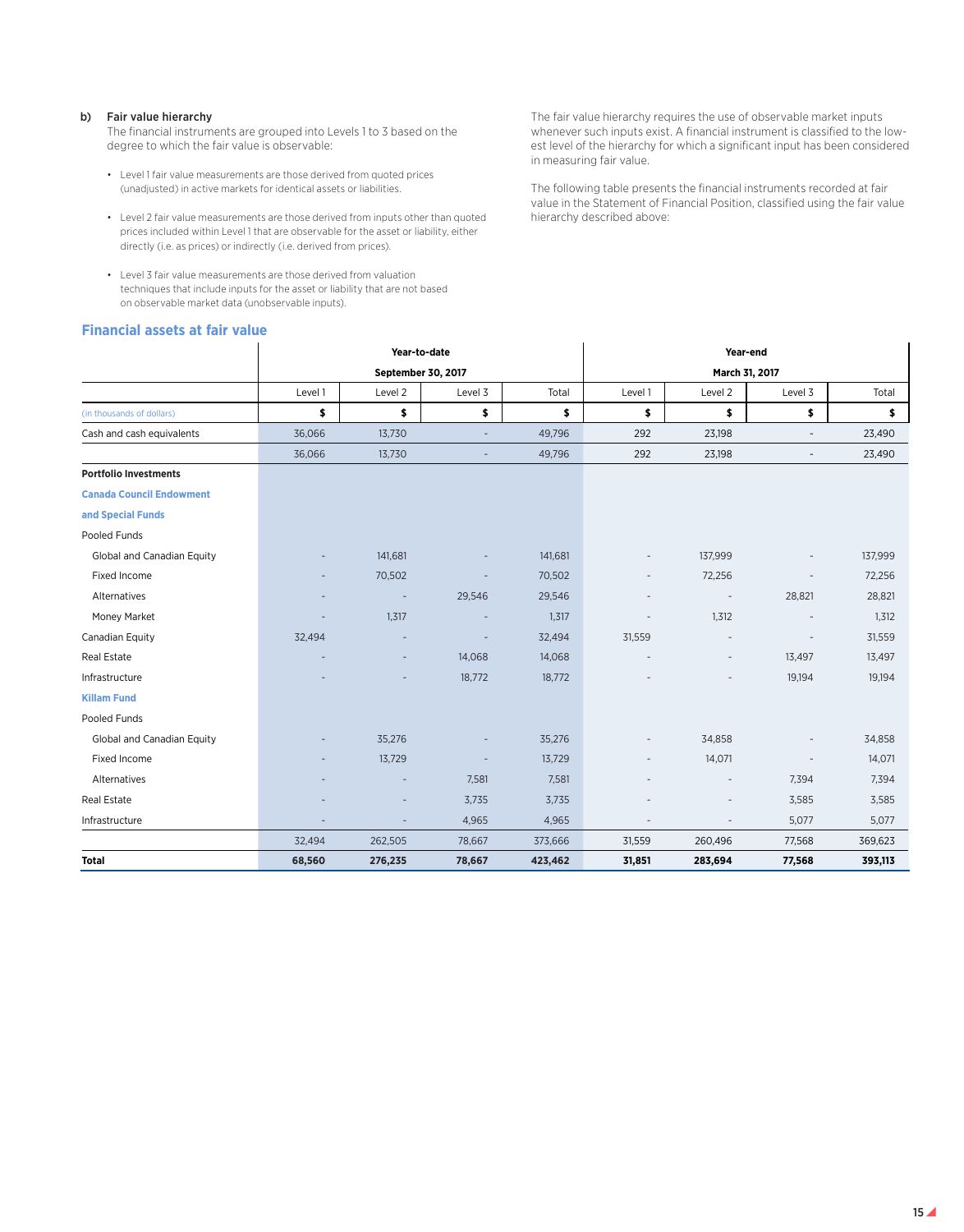# **5. DEFERRED REVENUES - EXTERNALLY RESTRICTED CONTRIBUTIONS**

The deferred revenues from externally restricted contributions consist of accumulated income received which has been deferred until the resources have been used for the purpose or purposes specified by the endowment. The restricted endowment principal of \$37,569,000 is required to be maintained intact and is reported under accumulated surplus from operations (see Note 6).

|                                                     | Year-to-date       | Year-end       |
|-----------------------------------------------------|--------------------|----------------|
| (in thousands of dollars)                           | September 30, 2017 | March 31, 2017 |
| Balance, beginning of period                        | \$<br>46.768       | \$<br>39.501   |
| Transferred from investment income (Note 7)         |                    |                |
| Net Investment income                               | 8.145              | 4.567          |
| Use of funds                                        | (667)              | (2,484)        |
|                                                     | 7.478              | 2,083          |
| Unrealized gains on portfolio investments           | 597                | 6.878          |
| Reclassified to statement of operations - portfolio | (7,397)            | (1,694)        |
| <b>Balance at end of period</b>                     | 47,446             | \$<br>46,768   |

The unrealized gains and losses on portfolio investment are related to the change in fair value of those assets from the previous period.

# **6. ACCUMULATED SURPLUS**

|                                                                            | Year-to-date       |    |         | Year-end       |    |         |  |
|----------------------------------------------------------------------------|--------------------|----|---------|----------------|----|---------|--|
| (in thousands of dollars)                                                  | September 30, 2017 |    |         | March 31, 2017 |    |         |  |
| <b>Accumulated surplus from operations</b>                                 |                    |    |         |                |    |         |  |
| <b>Endowment - Original contribution</b>                                   |                    | \$ | 50,000  |                | \$ | 50,000  |  |
| <b>Endowment principal - Externally restricted contributions</b>           |                    |    | 37,569  |                |    | 37,569  |  |
| <b>Reserve for excess investment income</b>                                |                    |    |         |                |    |         |  |
| Balance at beginning of period                                             | 141,445            |    |         | 136,445        |    |         |  |
| Appropriated from the accumulated surplus during the period                |                    |    |         | 5,000          |    |         |  |
| Balance at end of period                                                   |                    |    | 141,445 |                |    | 141,445 |  |
| <b>Surplus</b>                                                             |                    |    |         |                |    |         |  |
| Balance at beginning of period                                             | 25,416             |    |         | 25,573         |    |         |  |
| Appropriated to the reserve for excess investment income during the period |                    |    |         | (5,000)        |    |         |  |
| Surplus for the period                                                     | 54,734             |    |         | 4,843          |    |         |  |
| Balance at end of period                                                   |                    |    | 80,150  |                |    | 25,416  |  |
| <b>Total accumulated surplus from operations</b>                           |                    |    | 309,164 |                |    | 254,430 |  |
| <b>Accumulated remeasurement gains</b>                                     |                    |    |         |                |    |         |  |
| Balance at beginning of period                                             | 48,419             |    |         | 31,158         |    |         |  |
| Change in fair value                                                       | (22, 322)          |    |         | 17,261         |    |         |  |
| Balance at end of period                                                   |                    |    | 26,097  |                |    | 48,419  |  |
| Balance of accumulated surplus at end of period                            |                    | \$ | 335,261 |                | \$ | 302,849 |  |

 $\mathbf{r}$ 

 $\mathbf{r}$